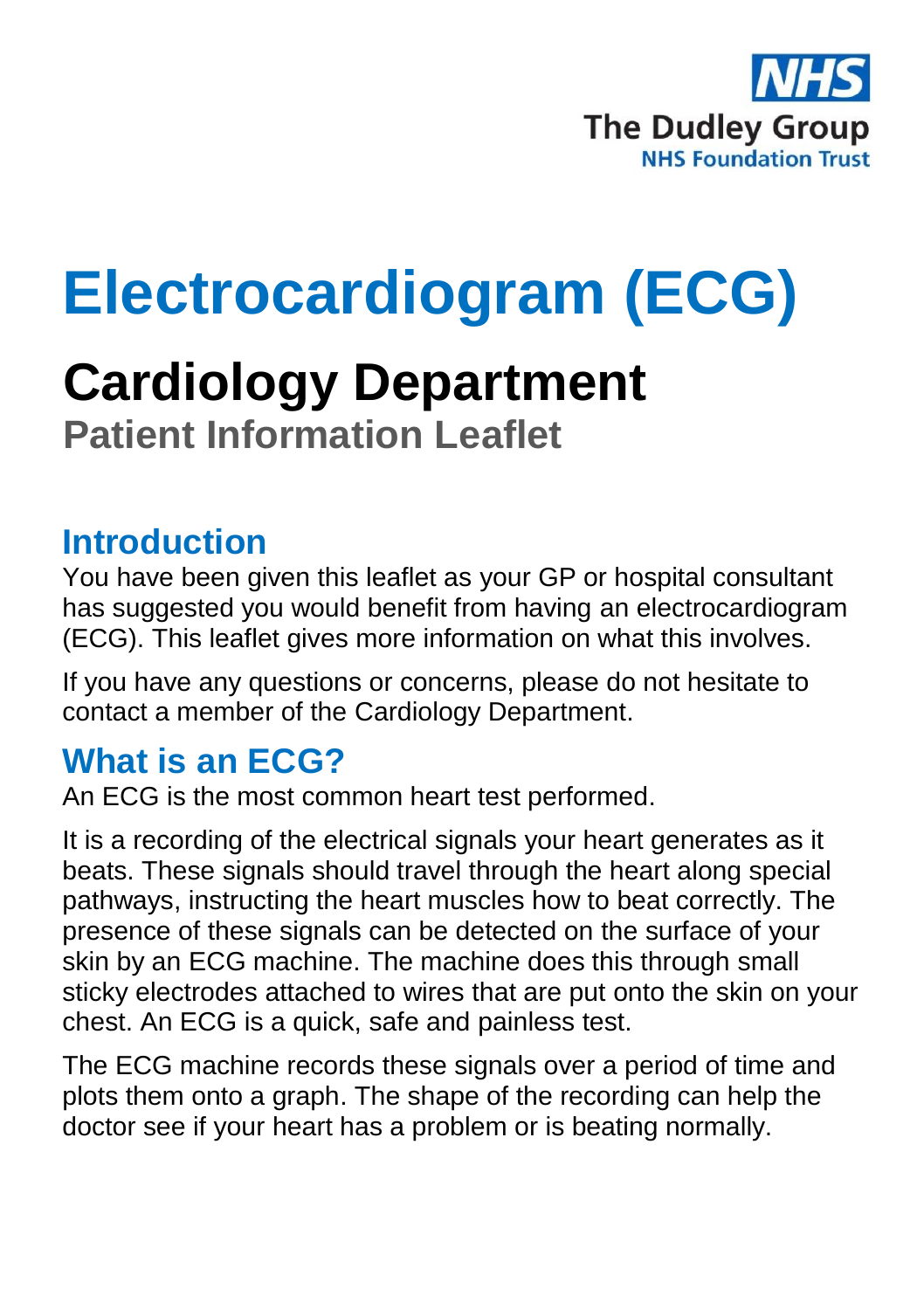#### **What are the benefits?**

ECGs are performed for many reasons. Your doctor may already have told you why they are recommending that you have an ECG. The five most common benefits of recording an electrocardiogram are as follows:

- To help diagnose the cause of chest pain.
- To find out more about the rhythm of the heart.
- To investigate if someone has a heart murmur.
- To examine the heart in someone who has high blood pressure.
- For reassurance in someone who is worried they have a heart problem.

## **What are the risks?**

The test is very safe and does not have side effects.

#### **Are there any alternatives to this test?**

This may be one of a number of tests suggested to diagnose your condition. It is your choice as to whether you have the test.

#### **How do I prepare for the test?**

This is no special preparation for the test. You can eat and drink as normal before it.

#### **What happens during the test?**

The cardiac physiologist will ask you to undress to your waist and then lie on the bed. They will put sticky ECG electrodes on your chest. Females will need to remove their bra if they wear one and males may need a little hair removed to allow the stickers to stick. Once the electrodes are connected to the ECG machine you will be covered up. The ECG machine will record your heart beat for a specified time then print it out.

**Important: it is normal to have this procedure carried out on your own. However, if you need someone to help you dress, understand the instructions given or simply because you feel nervous, tell the receptionist when you arrive for the test.**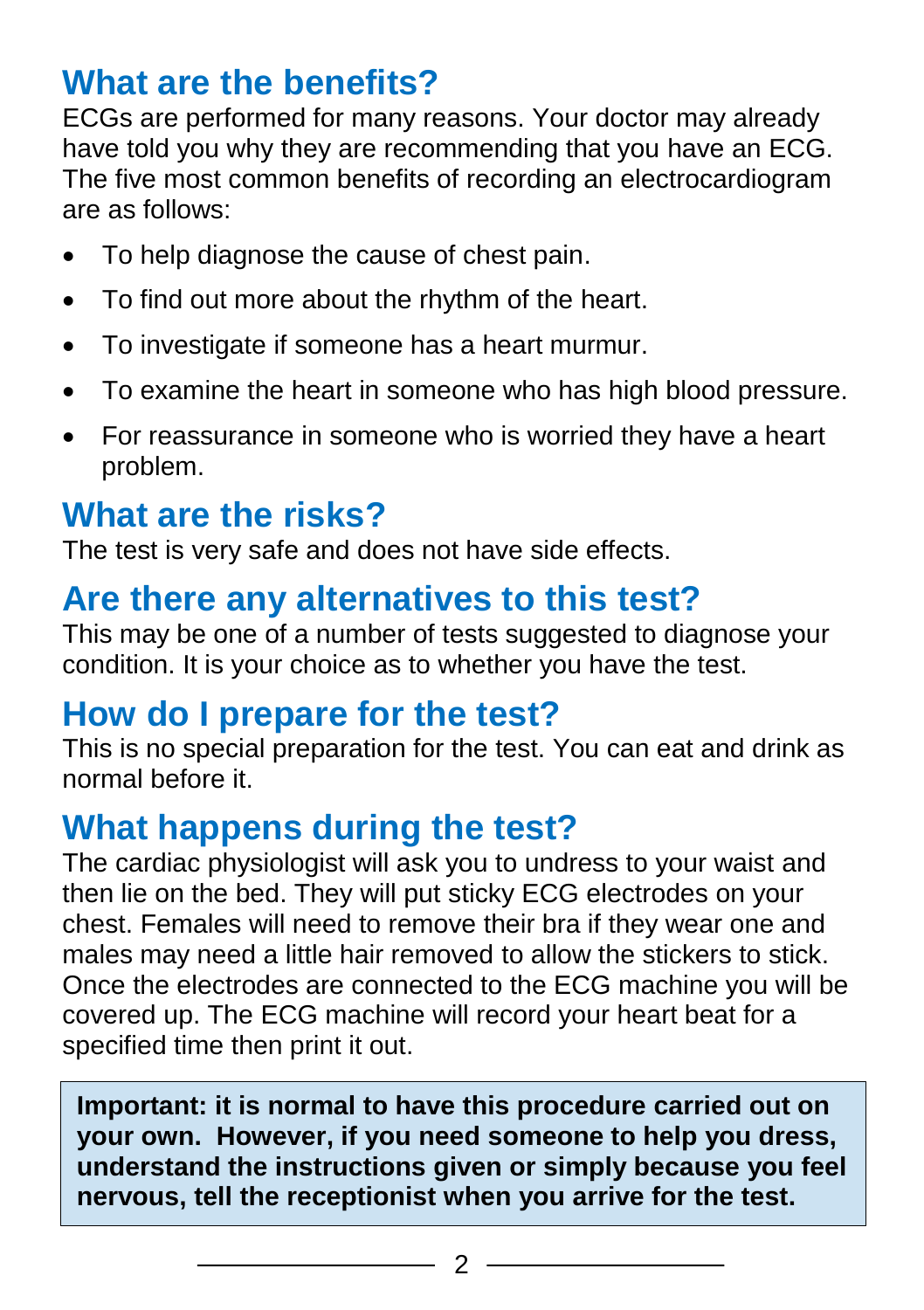#### **How long does it take?**

Once you have been connected to the ECG machine the actual test will usually only take a few minutes.

#### **What happens after the test?**

You can go home and continue with your normal activities.

## **How do I get the results?**

We will send your report back to your GP or hospital consultant who asked for the test. They will be in touch with you to discuss the results.

#### **Can I find out more?**

You can find out more from the following weblink:

#### **NHS Choices**

[http://www.nhs.uk/Conditions/electrocardiogram/Pages/Introduction.](http://www.nhs.uk/Conditions/electrocardiogram/Pages/Introduction.aspx) [aspx](http://www.nhs.uk/Conditions/electrocardiogram/Pages/Introduction.aspx)